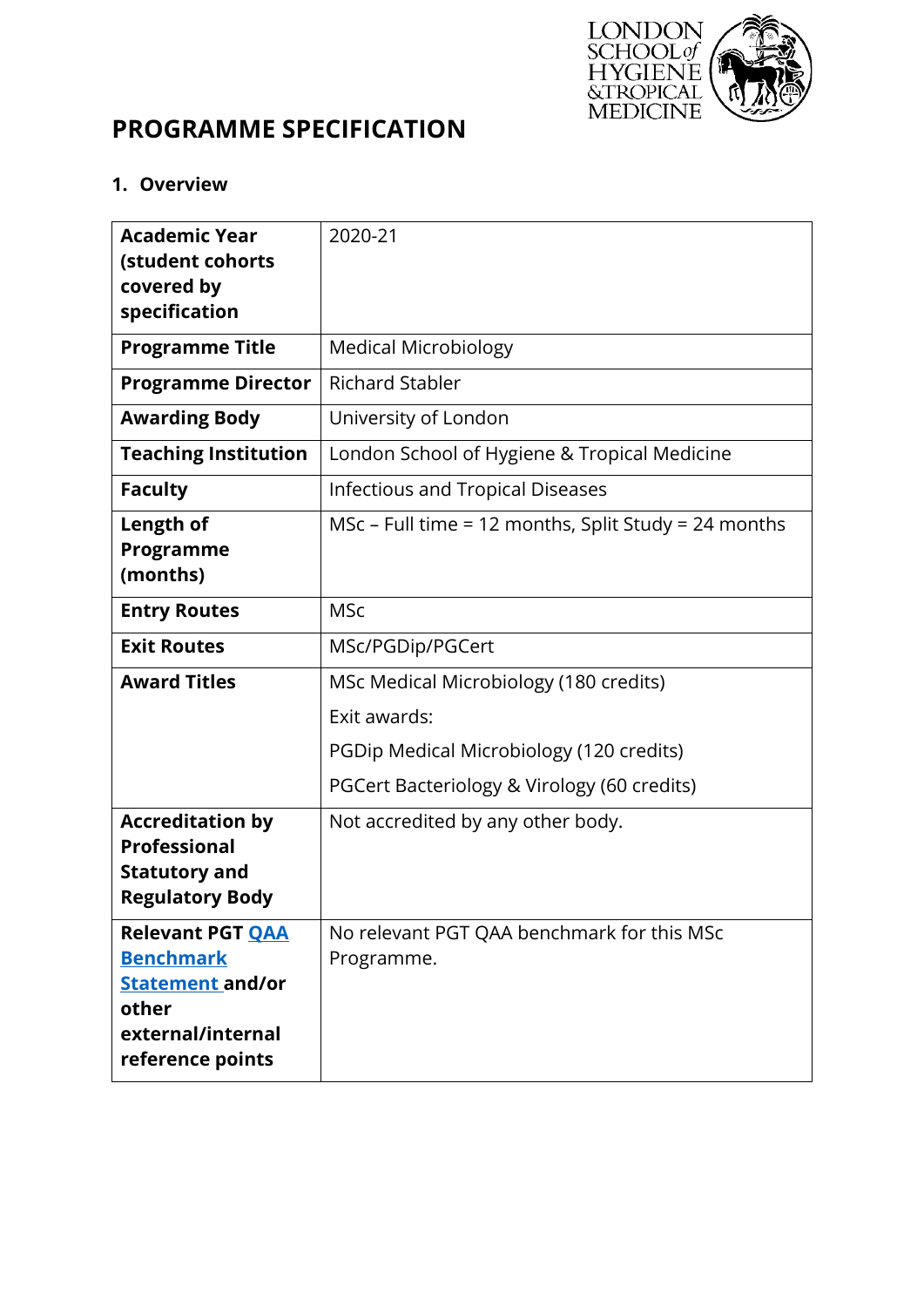| <b>Level of programme</b><br>within the<br><b>Framework for</b><br><b>Higher Education</b><br>Qualifications<br>(FHEQ) | Masters (MSc) Level 7                                                                      |                              |                                                                                                                                                                                                                                                                                                                                                                                                                                                                                                                                                                                                                                                                                                                                                                                                                                                                                                                                                                                                                                                                                                                                                                                    |    |
|------------------------------------------------------------------------------------------------------------------------|--------------------------------------------------------------------------------------------|------------------------------|------------------------------------------------------------------------------------------------------------------------------------------------------------------------------------------------------------------------------------------------------------------------------------------------------------------------------------------------------------------------------------------------------------------------------------------------------------------------------------------------------------------------------------------------------------------------------------------------------------------------------------------------------------------------------------------------------------------------------------------------------------------------------------------------------------------------------------------------------------------------------------------------------------------------------------------------------------------------------------------------------------------------------------------------------------------------------------------------------------------------------------------------------------------------------------|----|
| <b>Total Credits</b>                                                                                                   | CATS:                                                                                      | 180                          | ECTS:                                                                                                                                                                                                                                                                                                                                                                                                                                                                                                                                                                                                                                                                                                                                                                                                                                                                                                                                                                                                                                                                                                                                                                              | 90 |
| <b>HECoS Code(s)</b>                                                                                                   |                                                                                            | 100345:100265:100948 (1:1:1) |                                                                                                                                                                                                                                                                                                                                                                                                                                                                                                                                                                                                                                                                                                                                                                                                                                                                                                                                                                                                                                                                                                                                                                                    |    |
| <b>Mode of Delivery</b>                                                                                                | For MSc Medical Microbiology:<br>online lectures.<br>studies until the next academic year. |                              | For 2020-21, the delivery of LSHTM teaching has been<br>adjusted in response to the COVID-19 pandemic.<br>Term 1 core module teaching will be taught via a<br>blended learning approach. Lectures will be delivered<br>using a combination of asynchronous (recorded) and<br>synchronous (live and interactive) activities. The<br>practical element of the module will be delivered on<br>campus in a 3 week block (from 5 October 2020).<br>Terms 2 and 3 modules will be taught via a blended<br>learning approach. Teaching will be a delivered<br>through a combination of on-campus practicals and<br>As MSc Medical Microbiology uses a primarily practical<br>teaching method, if the UK is forced to go into another<br>period of lockdown this programme will have to be<br>suspended until it is safe and reasonable to continue.<br>In this scenario, students will be able to defer their<br>Throughout the year there will be programme- and<br>LSHTM-level activities, such as group seminars and a<br>themed lecture series and discussion forums. These<br>will allow students to study the programme safely at a<br>distance but remain together as a community. |    |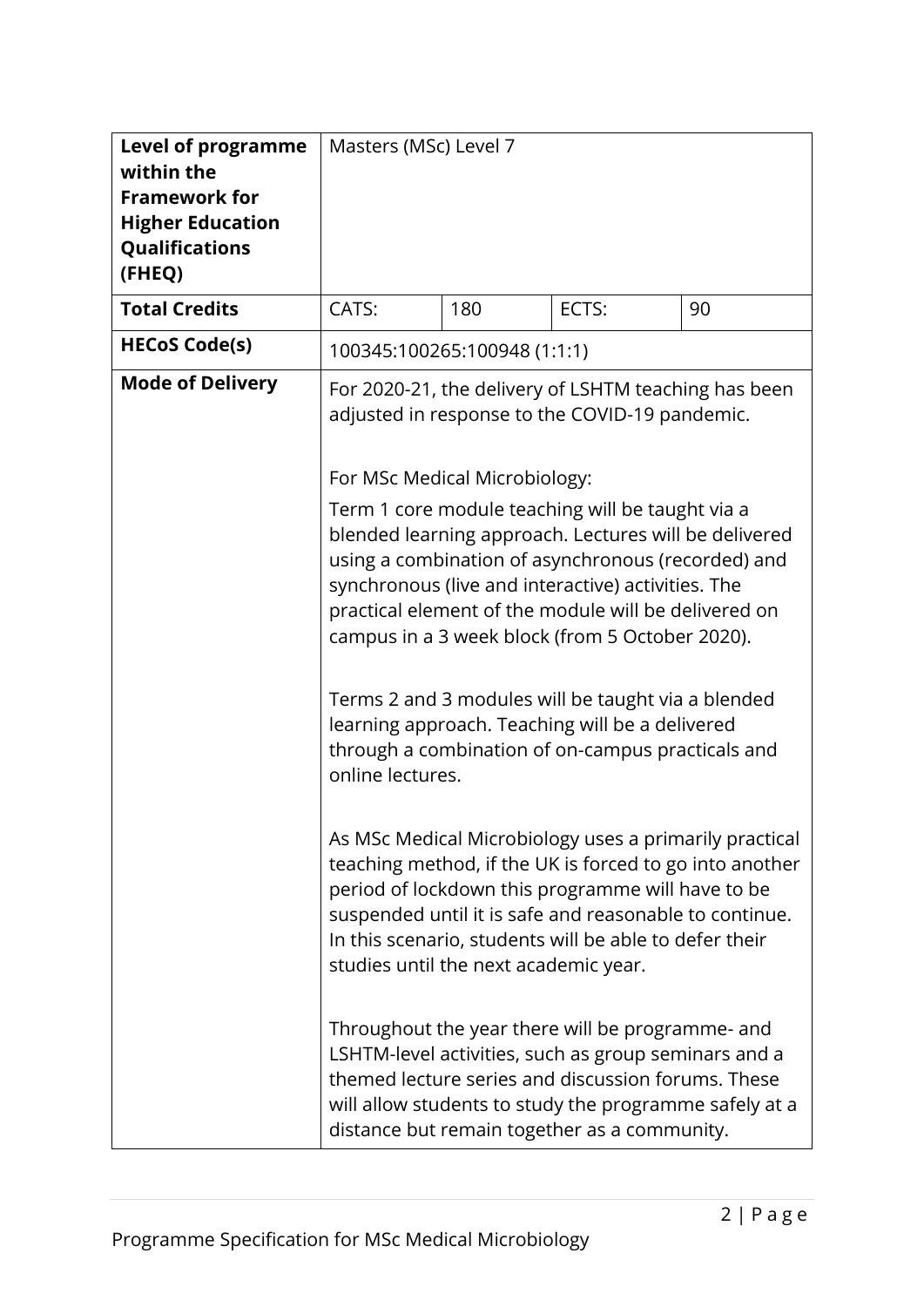| <b>Mode and Period of</b><br><b>Study</b>                                              | Full time (12 months) or part time/split time (max 24<br>months)                                                                                                                                                                                                                                                                                                                                                                                                                                                                                                                                                |  |  |  |
|----------------------------------------------------------------------------------------|-----------------------------------------------------------------------------------------------------------------------------------------------------------------------------------------------------------------------------------------------------------------------------------------------------------------------------------------------------------------------------------------------------------------------------------------------------------------------------------------------------------------------------------------------------------------------------------------------------------------|--|--|--|
| <b>Cohort Entry Points</b>                                                             | Annually in September                                                                                                                                                                                                                                                                                                                                                                                                                                                                                                                                                                                           |  |  |  |
| <b>Language of Study</b>                                                               | English                                                                                                                                                                                                                                                                                                                                                                                                                                                                                                                                                                                                         |  |  |  |
| <b>Re-sit Policy</b>                                                                   | https://www.lshtm.ac.uk/sites/default/files/academic-<br>manual-chapter-08a.pdf                                                                                                                                                                                                                                                                                                                                                                                                                                                                                                                                 |  |  |  |
| <b>Extenuating</b><br><b>Circumstances</b><br><b>Policy</b>                            | https://www.lshtm.ac.uk/sites/default/files/academic-<br>manual-chapter-07.pdf                                                                                                                                                                                                                                                                                                                                                                                                                                                                                                                                  |  |  |  |
| Programme<br><b>Description</b>                                                        | This programme provides comprehensive knowledge<br>and practical training in the spread of microorganisms<br>(predominantly bacterial and viral pathogens), disease<br>causation and diagnosis and treatment of pathogens<br>significant to public health. The increasing incidence of<br>microbial infections worldwide is being compounded<br>by the rapid evolution of drug-resistant variants and<br>opportunistic infections by other organisms. The<br>programme content reflects the increasing<br>importance of genomics and molecular techniques in<br>both diagnostics and the study of pathogenesis. |  |  |  |
| <b>Date of Introduction</b><br>of Programme<br>(month/year)                            | 1975-76                                                                                                                                                                                                                                                                                                                                                                                                                                                                                                                                                                                                         |  |  |  |
| Date of production /<br>revision of this<br>programme<br>specification<br>(month/year) | Extraordinary revisions made in August 2020 in<br>response to Covid-19 mitigation planning                                                                                                                                                                                                                                                                                                                                                                                                                                                                                                                      |  |  |  |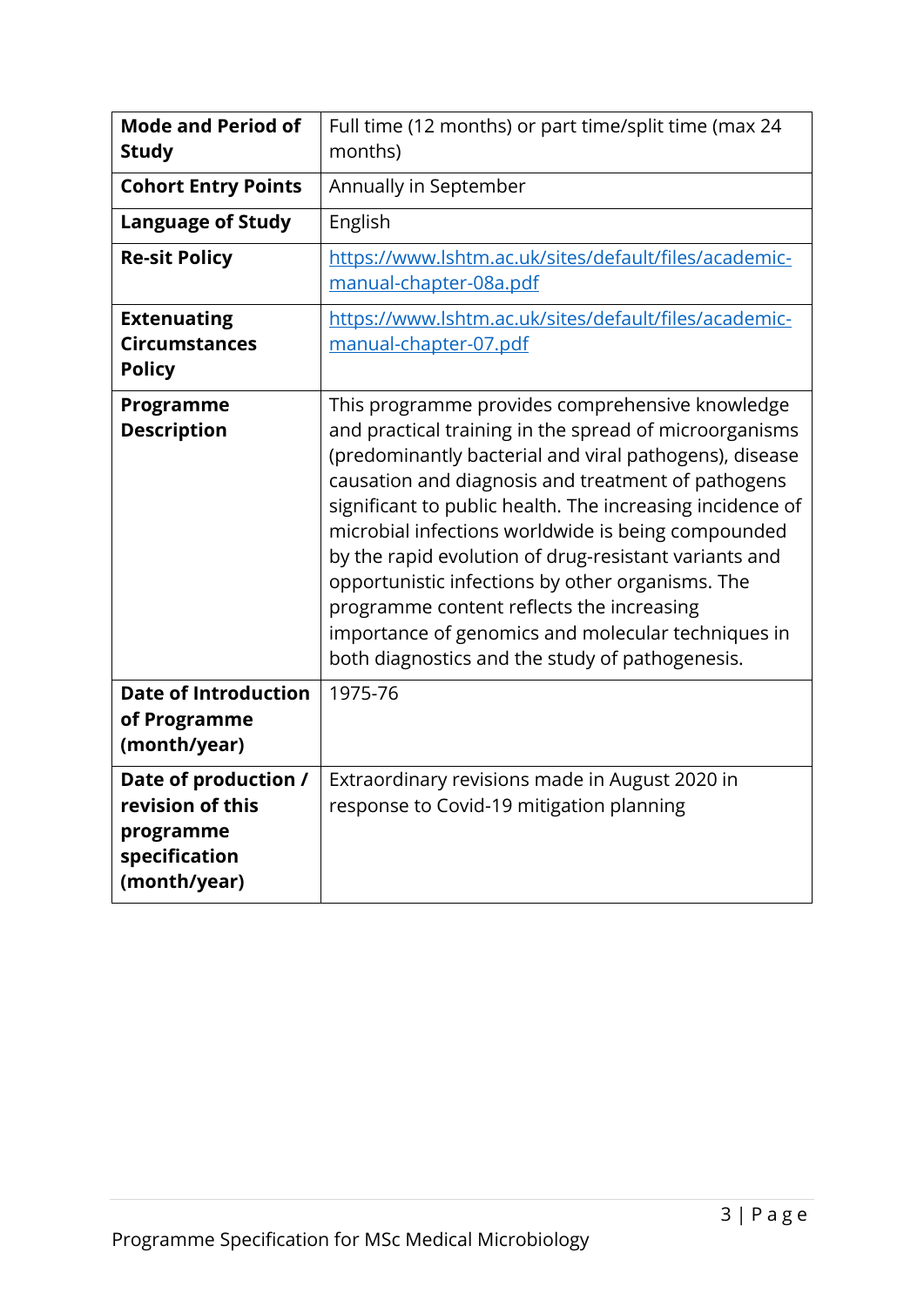## **2. Programme Aims & Learning Outcomes**

#### **Educational aims of the programme**

The aim of the programme – consistent with the LSHTM's mission to improve health worldwide – is to provide a comprehensive theoretical knowledge of medical microbiology including the spread of microorganisms, disease causation, diagnosis and/or treatment of pathogens of major significance to public health and advanced practical training in this diverse field. The increasing incidence of microbial infections worldwide is being compounded by the rapid evolution of drug-resistant variants and opportunistic infections by other organisms. The programme places particular emphasis on practical aspects of the subjects most relevant to current clinical laboratory practice and research.

#### **Programme Learning Outcomes**

By the end of the programme, students will be expected to achieve the following learning outcomes – drawing on material taught across different elements and assessed in a variety of ways.

- (i) demonstrate advanced knowledge and understanding of the nature of pathogenic microorganisms (predominantly viruses and bacteria) and basic criteria used in the classification/taxonomy of these microorganisms;
- (ii) explain the modes of transmission of pathogenic microorganisms;
- (iii) demonstrate knowledge and understanding of the mechanisms of microbial pathogenesis and the outcomes of infections, including chronic microbial infections;
- (iv) distinguish between and critically assess the classical and modern approaches to the development of therapeutic agents and vaccines for the prevention of human microbial diseases;
- (v) demonstrate knowledge of the laboratory diagnosis of microbial diseases and practical skills, including the isolation and characterisation of specific microbes in clinical specimens;
- (vi) carry out a range of advanced skills and laboratory techniques, for example the purification of isolated microbial pathogens and analyses of their proteins and nucleic acids for downstream applications such as gene cloning and sequencing studies; and
- (vii) demonstrate research skills, including designing experiments, analysing results and troubleshooting and critically assessing the scientific literature.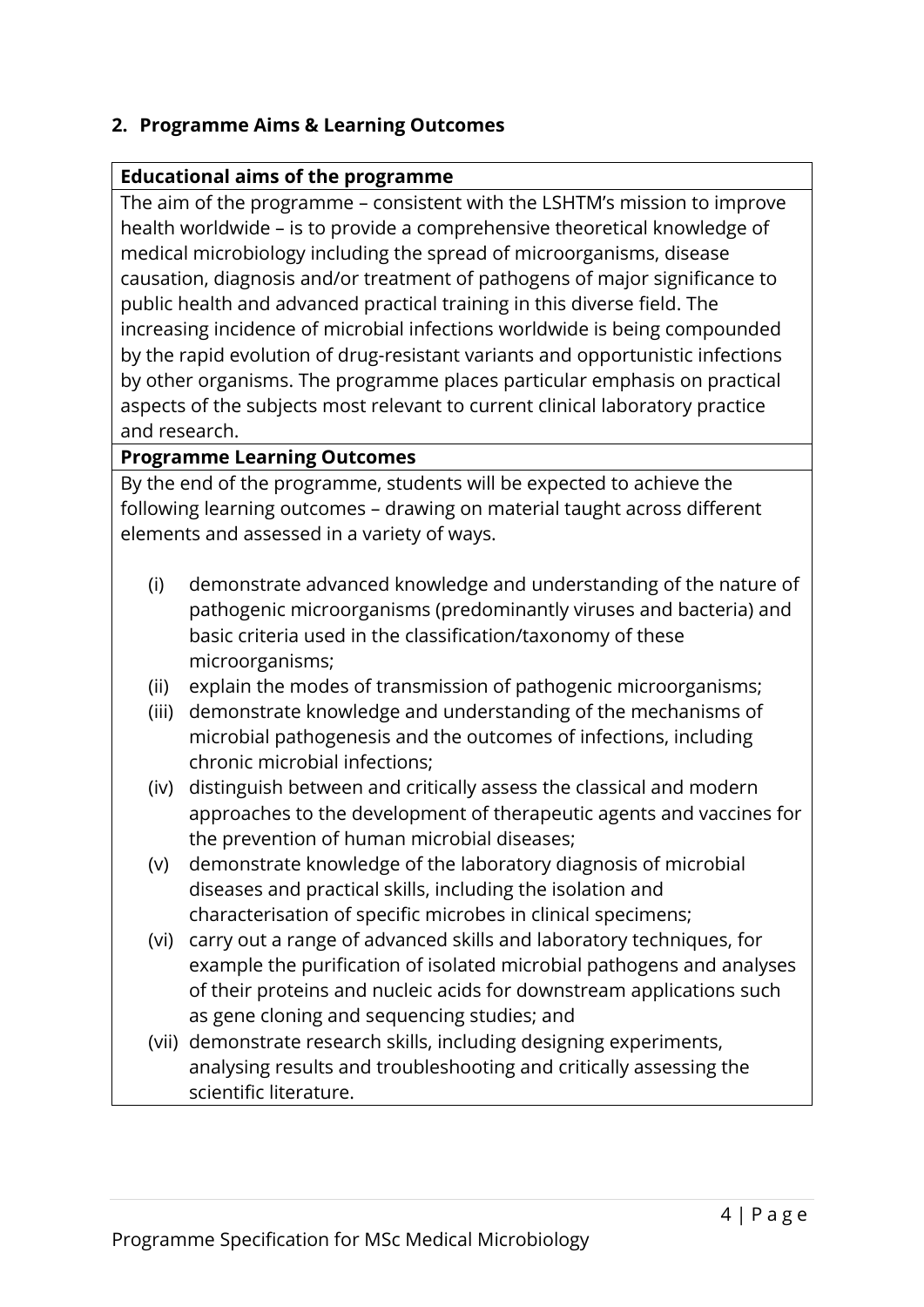## **Teaching and Learning Strategy**

The programme is taught using a blended approach of online and on-campus, using a variety of synchronous (live and interactive) and asynchronous (recordings, independent study, individual exercises, etc) teaching methods including: lectures, small group seminars, practical and groupwork with peers. All elements of the programme have specific learning objectives, with content designed to help students achieve these outcomes. Students are expected to learn through both directed and self-directed study.

#### **Assessment Strategy**

The programme is assessed through practical examinations in Term 1, written assessments before the start of Term 2, individual module assessments (which may include essays, other written coursework, short written exams, practical exams, groupwork, presentations or other methods) and a project report. Such tasks are designed to assess, via the most appropriate method, whether learning objectives have been met.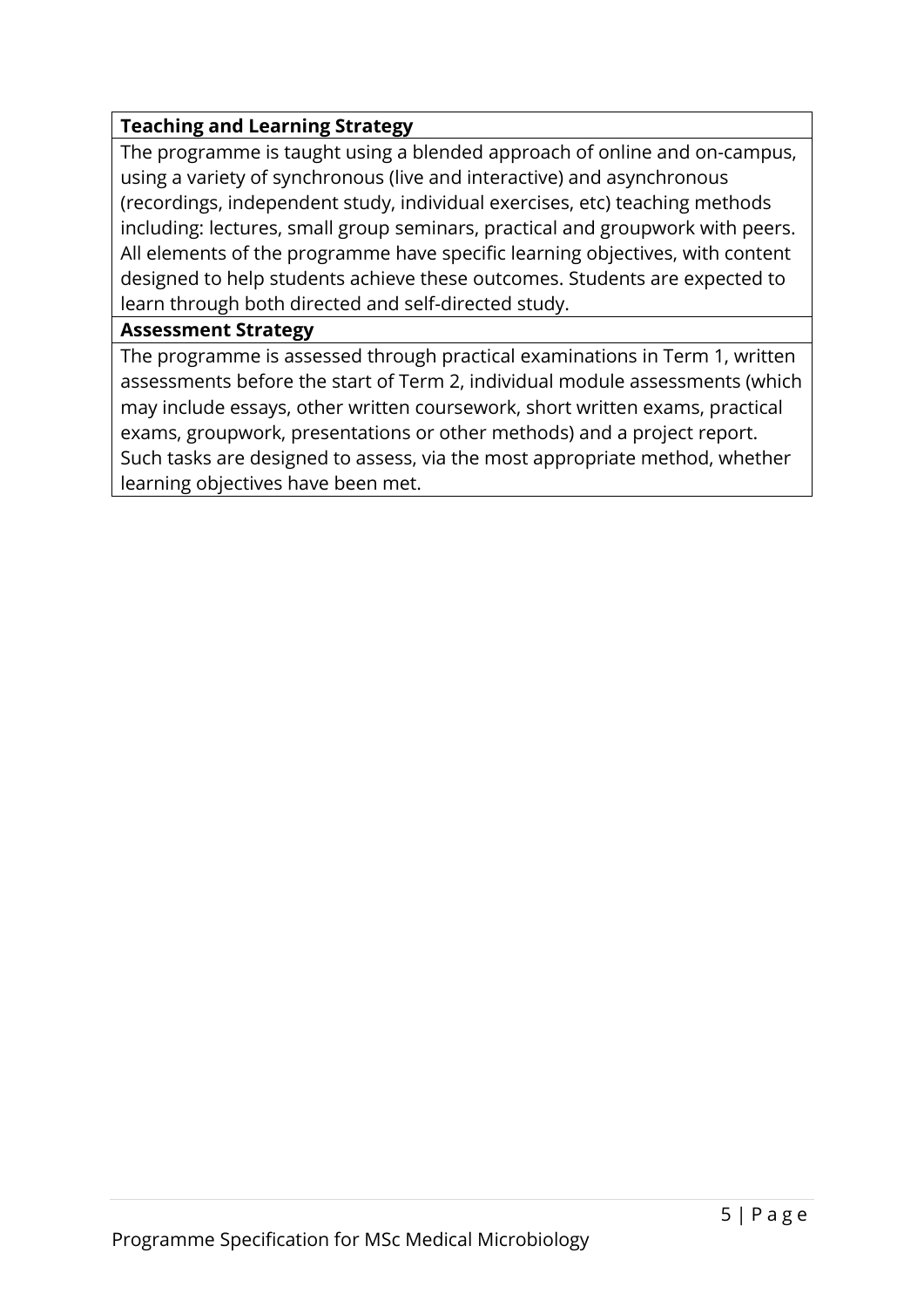### **3. Programme Structure and features, modules, credit assignment and award requirements:**

| <b>Full-time Masters</b> | Term 1 | <b>Term 2/3</b> | Term <sub>3</sub> | <b>Total Credits</b> |
|--------------------------|--------|-----------------|-------------------|----------------------|
| <b>Compulsory</b>        |        |                 |                   | 60                   |
| Modules                  |        |                 |                   |                      |
| Recommended              |        |                 |                   | 75                   |
| <b>Modules</b>           |        |                 |                   |                      |
| Project                  |        |                 |                   | 45                   |

Module information is correct at the time of publication, but minor amendments may be made subject to approval as detailed in Chapter 3 of the LSHTM

[Academic Manual.](https://www.lshtm.ac.uk/sites/default/files/academic-manual-chapter-03.pdf) Optional (i.e. recommended non-compulsory) modules listed are indicative and may change from year to year.

<https://www.lshtm.ac.uk/study/courses/changes-courses>

| <b>Term</b>    | Slot           | <b>Module</b><br>Code | <b>Module Title</b>                                               | <b>Module Type</b><br>(compulsory or<br>recommended) | <b>Credits</b><br>(CATS) | <b>Contact</b><br>hours* |
|----------------|----------------|-----------------------|-------------------------------------------------------------------|------------------------------------------------------|--------------------------|--------------------------|
| $\mathbf{1}$   | AB1            | 3196                  | Analysis &<br>Design of<br>Research<br><b>Studies</b>             | Compulsory                                           | 10                       | 30                       |
| 1              | AB1            | 3121                  | Bacteriology &<br>Virology                                        | Compulsory                                           | 50                       | 240                      |
| 1              | AB1            | 3333                  | Molecular<br><b>Biology</b>                                       | Recommended<br>(Supplementary)                       | $\overline{0}$           | 20                       |
| $\overline{2}$ | C1             | 3187                  | <b>Clinical Virology</b>                                          | Recommended                                          | 15                       | 48                       |
| $\overline{2}$ | C <sub>1</sub> | 3131                  | Molecular<br>Biology &<br>Recombinant<br><b>DNA</b><br>Techniques | Recommended                                          | 15                       | 35                       |
| $\overline{2}$ | C <sub>2</sub> | 3157                  | Clinical<br><b>Bacteriology 1</b>                                 | Recommended                                          | 15                       | 52                       |
| $\overline{2}$ | C <sub>2</sub> | 3140                  | Molecular<br>Virology                                             | Recommended                                          | 15                       | 50                       |
| $\overline{2}$ | D <sub>1</sub> | 3158                  | Advanced<br>Training in<br>Molecular<br><b>Biology</b>            | Recommended                                          | 15                       | 40                       |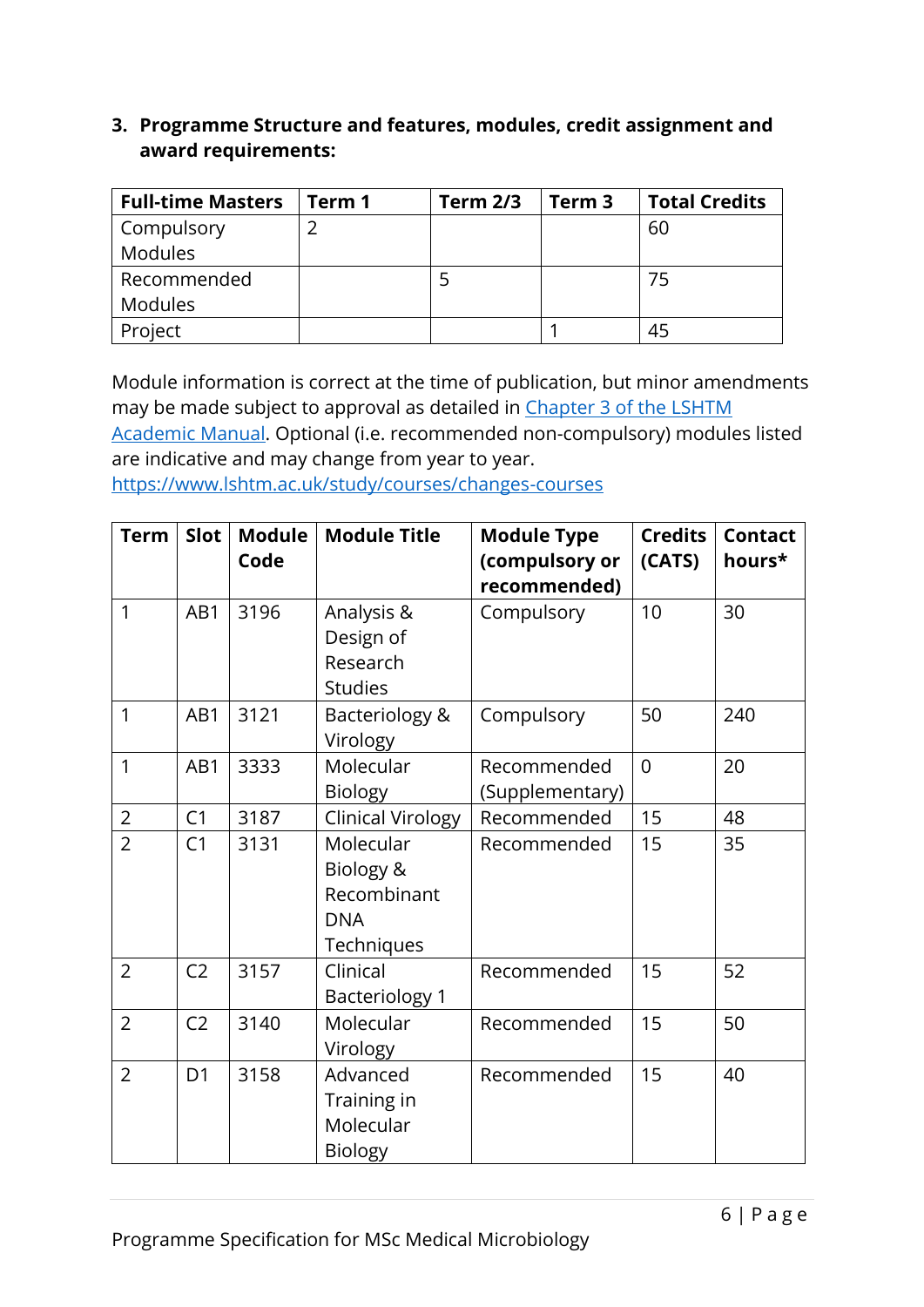| $\overline{2}$ | D <sub>1</sub> | 3146 | <b>Basic</b>      | Recommended | 15 | 32 |
|----------------|----------------|------|-------------------|-------------|----|----|
|                |                |      | Parasitology      |             |    |    |
| $\overline{2}$ | D <sub>2</sub> | 3165 | Clinical          | Recommended | 15 | 52 |
|                |                |      | Bacteriology 2    |             |    |    |
| $\overline{2}$ | D <sub>2</sub> | 3160 | Molecular         | Recommended | 15 | 54 |
|                |                |      | Research in       |             |    |    |
|                |                |      | <b>Infectious</b> |             |    |    |
|                |                |      | <b>Diseases</b>   |             |    |    |
| 3              | E              | 3169 | Antimicrobial     | Recommended | 15 | 48 |
|                |                |      | Chemotherapy      |             |    |    |
| 3              | E              | 3130 | Mycology          | Recommended | 15 | 62 |
| 3              | E              | 3460 | Pathogen          | Recommended | 15 | 70 |
|                |                |      | Genomics          |             |    |    |

\* Student contact time refers to the tutor-mediated time allocated to teaching, provision of guidance and feedback to students. This time includes activities that take place in face-to-face contexts such as on-campus lectures, seminars, demonstrations, tutorials, supervised laboratory workshops, practical classes, project supervision and external fieldwork or visits, as well as where tutors are available for one-to-one discussions and interaction by email. Student contact time also includes tutor-mediated activities that take place in online environments, which may be synchronous (using real-time digital tools such as Zoom or Blackboard Collaborate Ultra) or asynchronous (using digital tools such as tutor-moderated discussion forums or blogs often delivered through the School's virtual learning environment, Moodle). These contact hours reflect provision during the 2019/2020 session. We anticipate that in 2020/2021 there will be fewer hours with tutor presence at specified times and a greater emphasis on directed study such as recorded lectures, recommended readings and guided exercises. Please refer to the individual 2020/2021 module specifications for more detail. This definition is based on the one provided by the Quality [Assurance Agency for Higher Education \(QAA\) Explaining contact](https://www.qaa.ac.uk/docs/qaa/quality-code/contact-hours-guidance.pdf)  [hours \(2011\) guidance document, page 4 available here.](https://www.qaa.ac.uk/docs/qaa/quality-code/contact-hours-guidance.pdf) Student contact time, together with time allocated for independent study and assessment, determines the total student study hours for a module or programme. Although there are separate hours allocated for each of these activities, they should always be clearly linked together to support effective learning.

The London School of Hygiene and Tropical Medicine (LSHTM) defines high quality contact time as structured, focused, purposeful and interactive.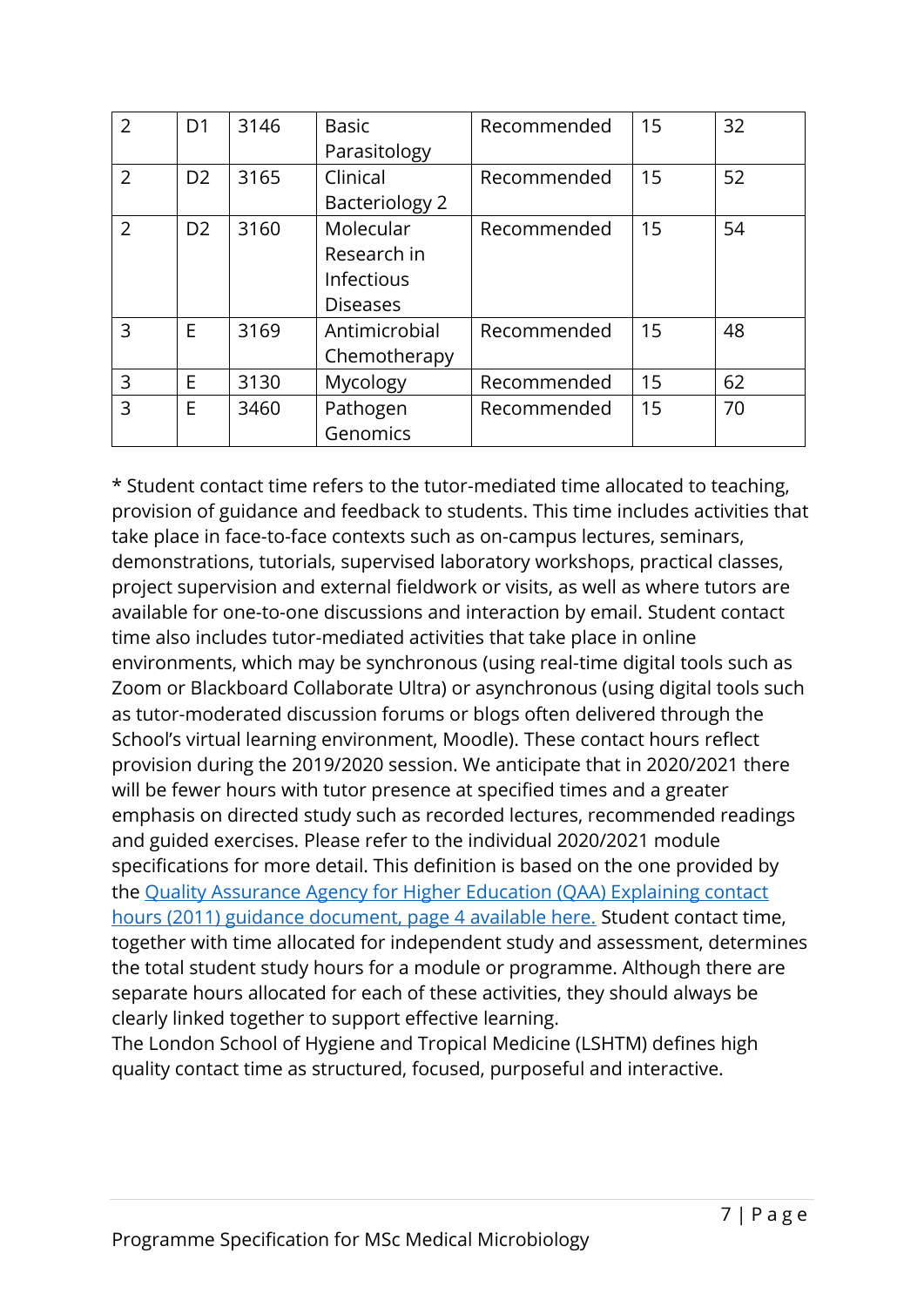## **4: Entry Requirements**

#### **Criteria for admission**

Applicants must normally satisfy the LSHTM's general entrance requirements and additional programme-specific entrance requirements to be considered for admission. Applications must be submitted in accordance with the procedures and deadlines given in the web-based or printed prospectus.

In order to be admitted to a postgraduate taught degree programme of the London School of Hygiene & Tropical Medicine, an applicant must:

a) hold a first degree at Second Class Honours standard in a relevant discipline, a degree in medicine at the same standard, or another degree of equivalent awarded by an overseas institution recognised by UK Naric or Barrons.

#### **OR**

b) hold a professional qualification appropriate to the programme of study to be followed obtained by written examinations and judged by the LSHTM to be equivalent to a Second Class Honours degree or above.

#### **OR**

c) have relevant professional experience or training which is judged by the LSHTM to be equivalent to a Second Class Honours degree or above.

## **AND**

satisfy any additional requirements where prescribed for admission to a specific programme.

For further information, please see

[https://www.lshtm.ac.uk/study/how-apply/applying-masters-degree](https://www.lshtm.ac.uk/study/how-apply/applying-masters-degree-london/you-apply-msc)[london/you-apply-msc](https://www.lshtm.ac.uk/study/how-apply/applying-masters-degree-london/you-apply-msc)